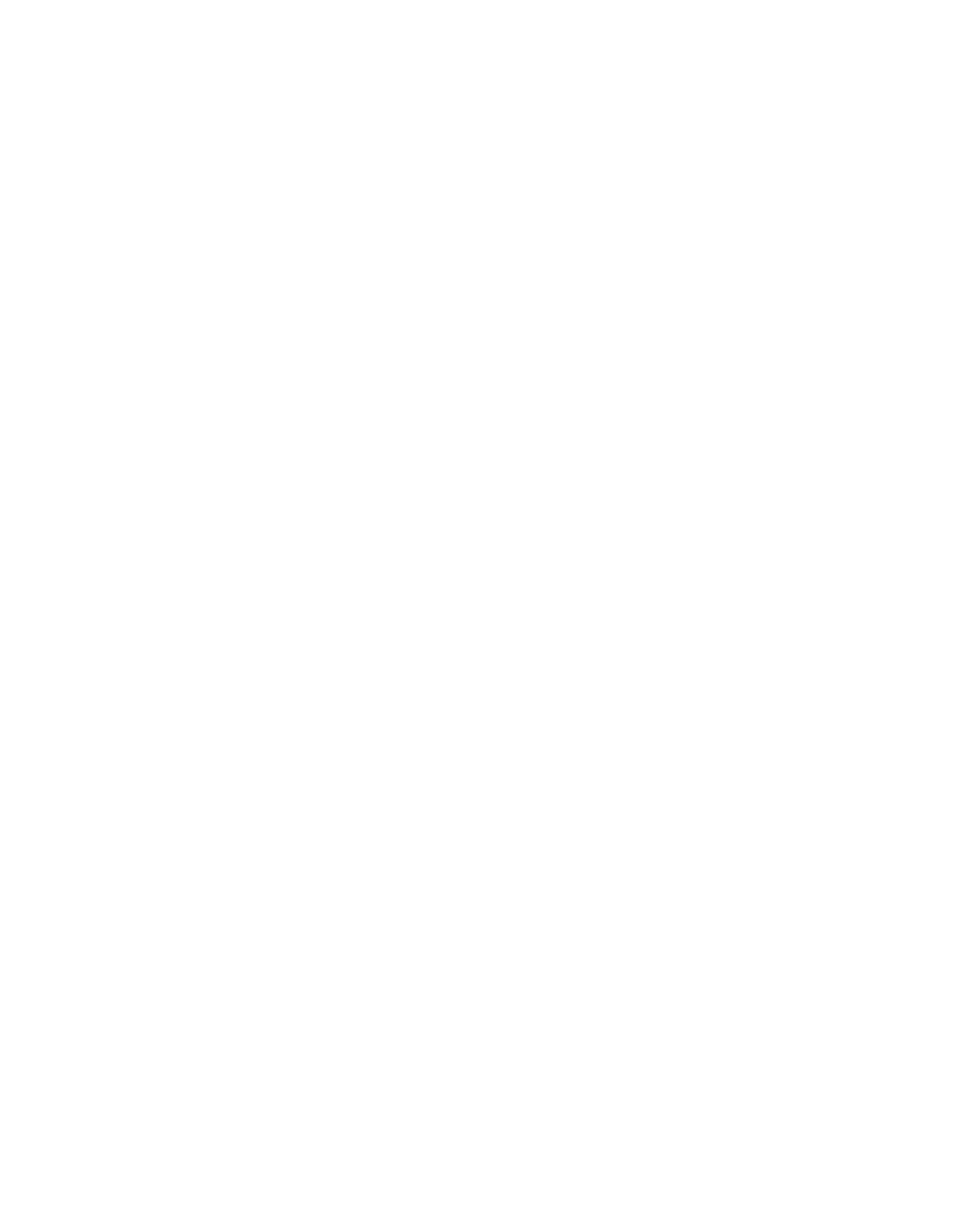# **What is the Process?**

Congratulations! Hyland Park Church celebrates your interest in baptism! Baptism is a significant step in your spiritual journey and we look forward to sharing this experience with you. If you would like to be baptized by Hyland Park Church, below is the process for scheduling and preparing for your baptism:

- **1. Read through the Baptism Study Guide**
- **2. Complete/Submit Baptism Request Form and Testimony**
- **3. Share your testimony with us**
- **4. Be baptized and let us celebrate with you!**

If you have any questions or concerns as you work though this process, we are here to help. Please don't hesitate to reach out! We look forward to celebrating your baptism with you!

Casey Emery Hyland Park Church 479.409.5751

# **BAPTISM DAY INFORMATION**

- **Arrival Time:** Please arrive at 10:30am on the Sunday the celebration begins. Find a Guest Service Team Member when you arrive and they will give you instructions.
- **Clothing:** Wear conservative clothing, i.e., bathing suit with shorts and t-shirt (no white and no dresses, please). Bring a towel, plastic bag for your wet clothes and some dry clothing.
- **Contact Person:** If for any reason you cannot be there as scheduled for your baptism, please contact Casey Emery at 479.409.5751 and let him know ASAP.

# **BAPTISM GUIDE**

People from Hyland Park Church come from various backgrounds. Some have never attended church regularly and some have a long history in a church. Some people at our church have experiences with churches with different points of view of baptism. This information should help you understand a biblical point of view whether you are new to the Christian faith or you are a Christian but have not been baptized after accepting Jesus Christ as your Savior.

#### **What baptism means and doesn't mean:**

Baptism is a symbol of the salvation that has already taken place in your life! Water baptism serves as a public identification with Jesus…a visual and symbolic demonstration of a person's connection to Christ's death, burial and resurrection. It signifies that the former way of life has been put to death and that we are now a new creation of God. Baptism is a spiritually significant union with the church community, uniting you with all believers through the ancient practice that has taken place for centuries in churches around the globe.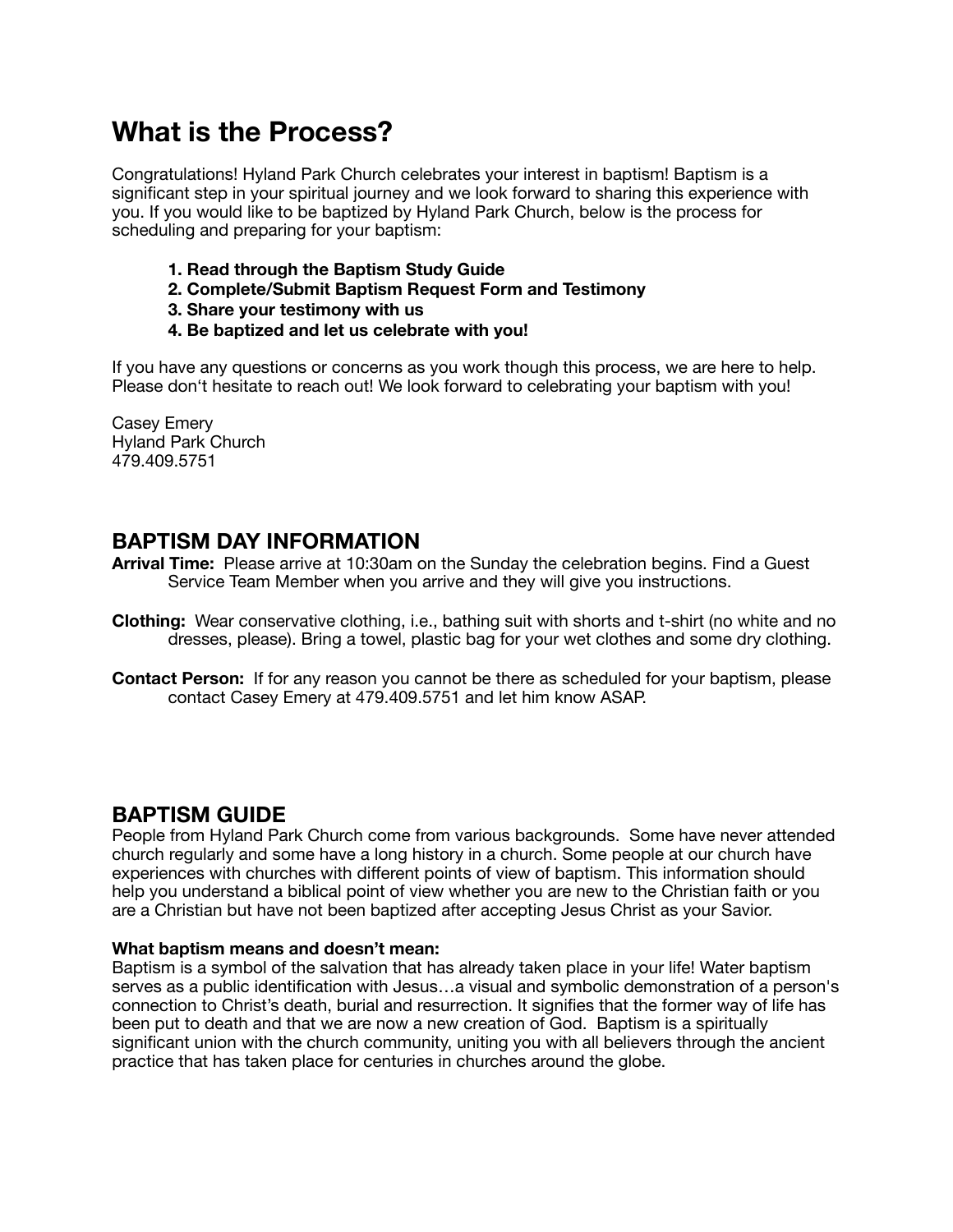It is public announcement similar to an initiation ceremony, joining you with other followers of Jesus. The water of baptism does not save you, only faith in Jesus Christ saves, but those who are saved by Jesus are to be baptized. It is an outward sign that a person has entered into a relationship with Jesus Christ. It symbolizes what takes place inwardly at the time of salvation:

- **Acceptance of Jesus Christ as Lord and Savior.**
- **Sharing in His death and resurrection.**
- **Being symbolically washed clean.**

Because Jesus instructed us to be baptized, baptism is also an act of obedience. It demonstrates submission to God. A good way to understand baptism is to look at a wedding ring. A wedding ring is worn by people who've committed their life in marriage to their mate. The ring doesn't make them married but shows a reality (their marriage) that has already taken place and so it is with baptism. It announces the reality of your salvation in Jesus Christ.

### **Who should be baptized?**

All who have trusted Jesus Christ as their savior should be baptized. Baptism was given to those who believe in Jesus Christ as their Lord and Savior. It is an expression of one's faith in Jesus Christ, trusting in the person and work of Jesus Christ.

# **Essential Beliefs about the Person of Jesus:**

#### **1. Jesus is God.**

*John 1:1 - In the beginning was the Word, and the Word was with God, and the Word was God.* 

#### **2. Jesus became a man.**

*John 1:14 - And the Word became flesh and dwelt among us, and we have seen his glory, glory as of the only Son from the Father, full of grace and truth.* 

*Philippians 2:7 - but made himself nothing, taking the form of a servant, being born in the likeness of men* 

#### **3. Jesus is the only way to heaven.**

*John 14:6 - Jesus said to him, "I am the way, and the truth, and the life. No one comes to the Father except through me."* 

*Acts 4:12 - And there is salvation in no one else, for there is no other name under ` ` heaven given among men by which we must be saved.* 

### **Essential Beliefs about the Work of Jesus:**

#### **1. Jesus lived a perfectly obedient life.**

*Hebrews 4:15 - For we do not have a high priest who is unable to sympathize with our*  weaknesses, but one who in every respect has been tempted as we are,  *yet without sin.* 

#### **2. Jesus died as a substitute for me.**

*1 Peter 3:18 - For Christ also suffered once for sins, the righteous for the unrighteous, that he might bring us to God, being put to death in the flesh but made alive in the spirit* 

#### **3. Jesus rose from the grave.**

*Romans 10:9 - if you confess with your mouth that Jesus is Lord and believe in your heart that God raised him from the dead, you will be saved.* 

*1 Corinthians 15:17 - And if Christ has not been raised, your faith is futile and you are still in your sins.*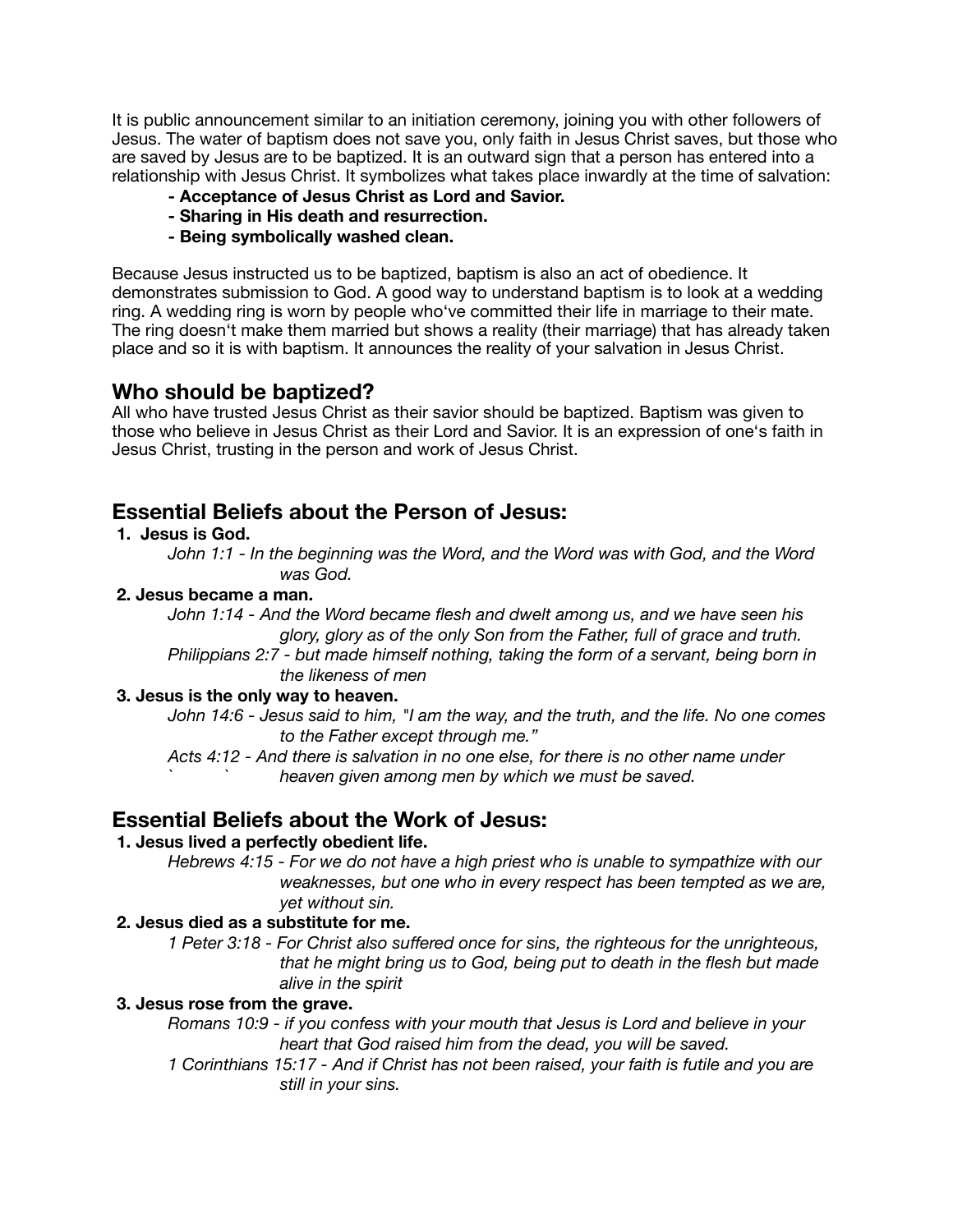# **When should I be baptized?**

One should be baptized as soon as possible after accepting Jesus Christ as Lord and Savior.

- *Acts 8:35-38 Then Philip began with that very passage of Scripture and told him the good news about Jesus. As they traveled along the road, they came to some water and the eunuch said, "Look, here is water: Why shouldn't I be baptized?" And he gave orders to stop the chariot. Then both Philip and the eunuch went down into the water and Philip baptized him."*
- *Acts 2:41 Those who accepted his message were baptized, and about three thousand were added to their number that day."*

# **Why should I be baptized?**

- **1. Christ commanded it.** 
	- *Matthew 28:19-20 Therefore go and make disciples of all nations, baptizing them in the name of the Father and of the Son and of the Holy Spirit, and teaching them to obey everything I have commanded you. And surely I* am with you always, to the very end of the age.

#### **2. It follows Christ's example.**

*Mark 1:9-10 – At that time Jesus came from Nazareth in Galilee and was baptized by John in the Jordan. As Jesus was coming up out of the water, he saw heaven being torn open and the Spirit descending on him like a dove.*

#### **3. It is a public profession of your faith.**

*Acts 18:8 – Crispus, the synagogue ruler, and his entire household believed in the Lord;*  and many of the Corinthians who heard him believed and were baptized.

# **How is a person baptized?**

The Greek word for baptism, baptizo, literally means to immerse or dunk, and this is the word used to describe Jesus Christ's own baptism by John the Baptist. Because Jesus modeled this act for us, we baptize by immersion. The bible gives us the normative method of baptism in the baptism of Jesus.

- *Matthew 3:16 As soon as Jesus was baptized, he went up out of the water. At that moment heaven was opened, and he saw the Spirit of God descending like a dove and lighting on him.*
- *Colossians 2:12 For when you were baptized you were buried with Christ, and in baptism you were also raised with Christ.*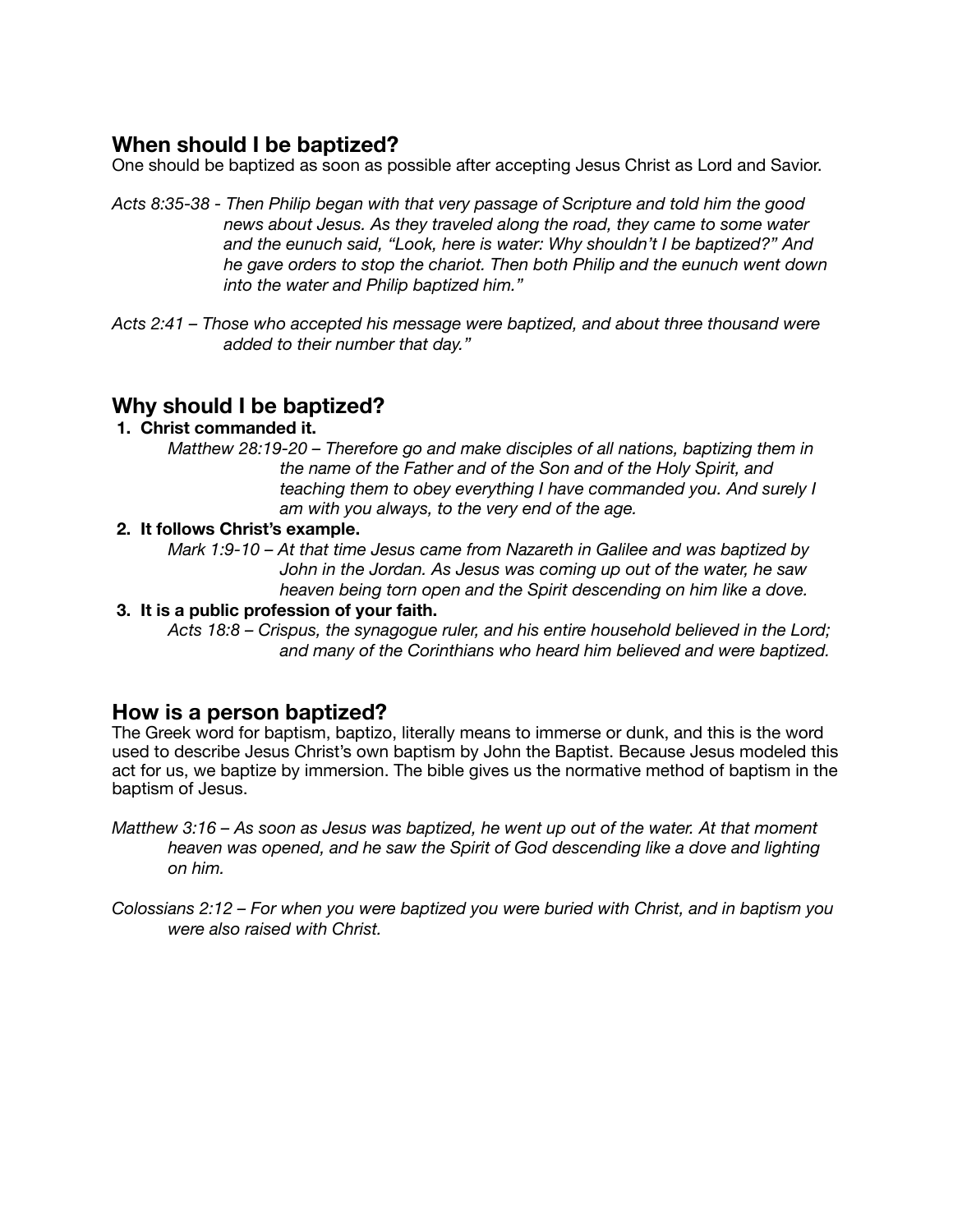# **FREQUENTLY ASKED QUESTIONS**

#### **Do church members have to be baptized?**

Since Jesus commands that all of his disciples be baptized, although not required, we encourage all members of Hyland Park Church to be baptized. (Matt. 28:19; Acts 2:38; 10:48; 1 Peter 3:21).

#### **What about being baptized again?**

Hyland Park Church encourages you be baptized if you have not been baptized by immersion after accepting Jesus Christ as your Lord and Savior. If you have been baptized after accepting Jesus Christ but have struggled and are now renewing your commitment to Christ, you are welcome to be baptized again. Remember, this is a public display of your faith in Christ.

If you are seeking to rededicate your life to God the best action is to get connected in a Hyland Park Study Group and focus on growing your relationship with God through full involvement in the church community. If you are sensing that you need to rededicate your life to Christ, it is important that you tell someone about this choice so that someone can celebrate this decision with you and encourage you along the way. Please seek out your Hyland Park Study Group leader or other church leader to let them know how God is working in your life.

#### **What about infant baptism?**

While we celebrate the love and blessing of parents, in the Bible we see baptism occurring only after a person has made a conscious choice to accept Jesus Christ as Lord and Savior. For this reason, Hyland Park Church performs believer baptisms only, which means we don't baptize infants.

#### **How often do Baptisms take place at Hyland Park Assembly?**

We typically try to plan a Baptism every 2-3 months. We want it to be a celebration time together so we will plan to do several baptisms on the same day. Check with Casey Emery at the Blue Wall on the next one scheduled so we can make sure we get you in.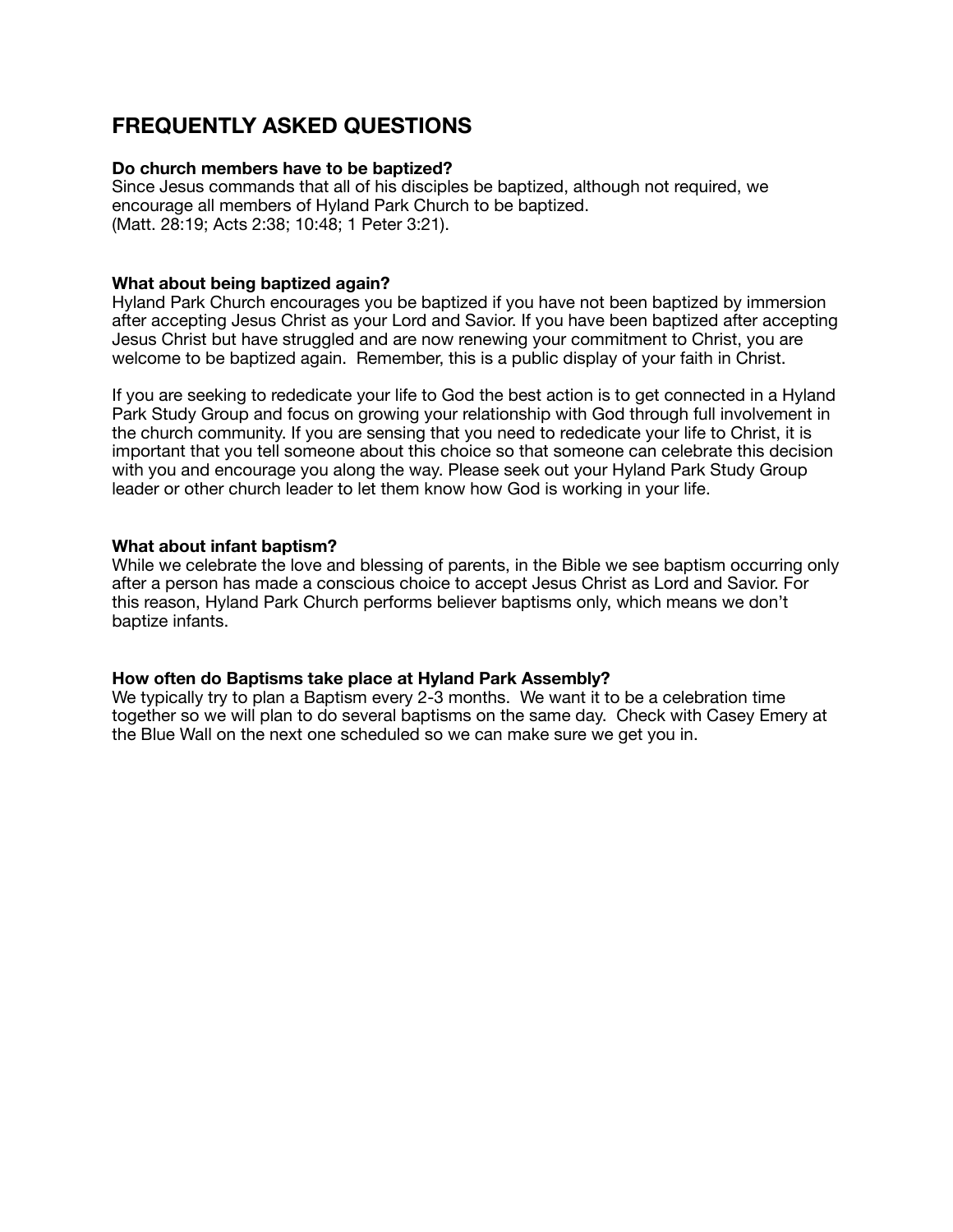# **PREPARING AND SHARING YOUR STORY**

Communicating how you entered into a relationship with Jesus Christ is vitally important. On a separate sheet of paper take some time now to tell us more about that experience in your life. You may either hand write your testimony or type it on a computer. Either way, please include your story when you submit your request form. While you have the freedom to write your testimony in any form that you deem appropriate, many have found it easier to share their story of salvation by breaking down their testimony into the following three stages:

#### **Before I received Christ:**

Describe your value system, motivations and lifestyle prior to your life surrendered to Christ. Identify the events and circumstances that caused you to consider Jesus Christ as the solution to your spiritual need and ultimately led to your decision to accept Him as Savior. In some cases this process may have taken place over a long period of time.

#### **How I received Christ:**

Please include the specific steps that you took to become a Christian and why you believe that you have eternal life. As much as possible, try to avoid religious lingo or church clichés ("born again", "asked Jesus into my heart", etc.) as this will prepare you to communicate your story more clearly and authentically to your friends.

#### **After I received Christ:**

Describe the difference that Christ has made in your thinking, motivation, values, and actions. For some this may be a dramatic change from the "before" description. For others who accepted Christ at an early age, this step will allow you to think through and describe how your life is different than what it could have been and to describe the transformation that is continuing to take place in your life. In either case, please state what assurances that you have of forgiveness and eternal life.

We understand that this may be the first time you have ever written out your testimony and it can be a challenging task. If you need help, please feel free to contact Casey. We look forward to reading your story of faith and we hope that you will take the time to share it with someone else who may not know the truth of the Gospel.

# **SCHEDULING A TIME TO SHARE YOUR STORY**

A time will need to be set up for you to share your story, or testimony. This is a time when you can tell others how God has been at work in your life bringing you to this point of being baptized. This is one of the greatest times for a church to celebrate together, and a wonderful privilege for us to celebrate God's work with you personally. When you have turned in your baptism request form and your story, we will work with you to schedule a time to share your testimony.